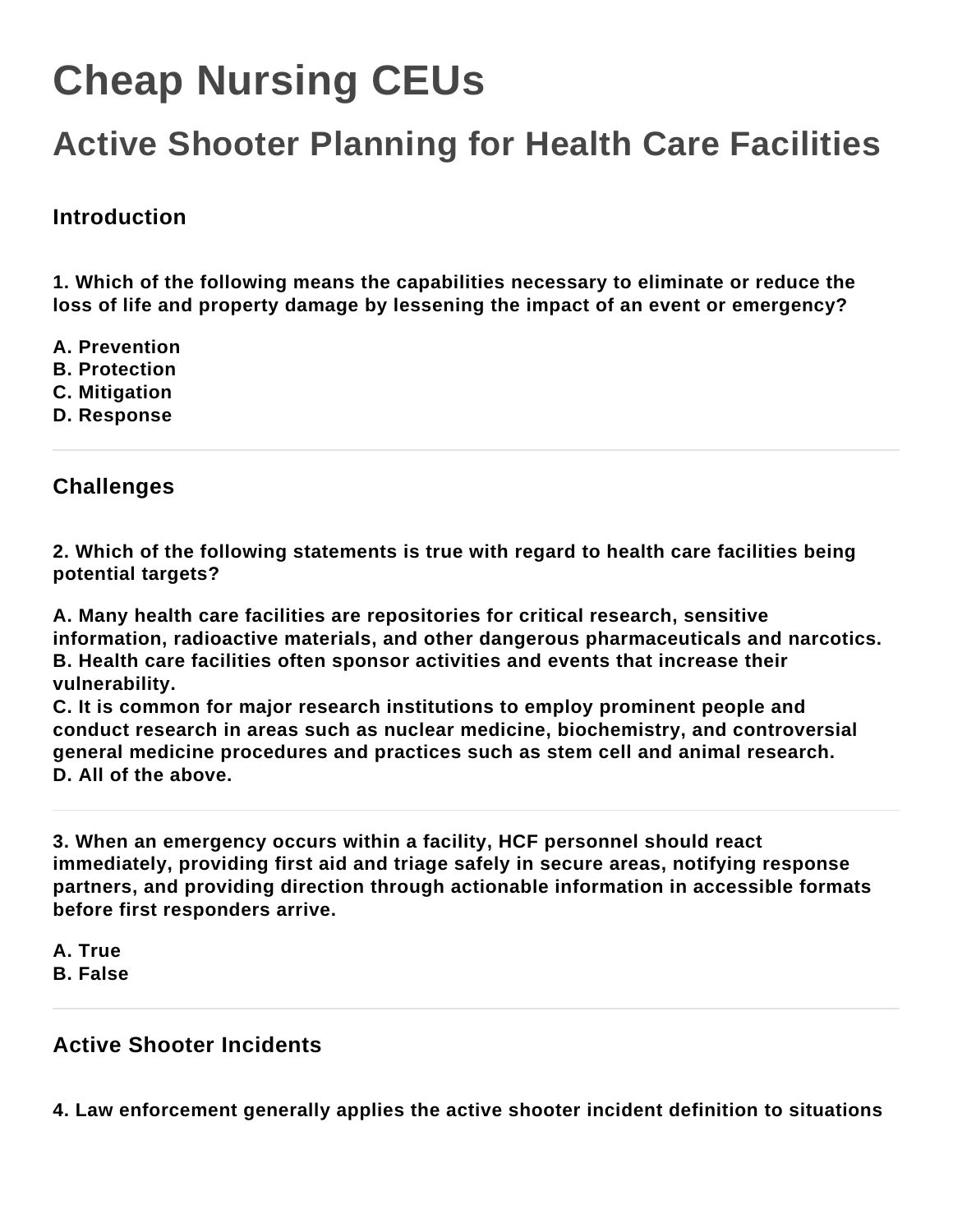**where an individual is armed with at least one gun and has come to the area with the intent to kill people or to commit another crime.**

**A. True**

**B. False**

**5. During an active shooter incident, the natural human reaction, even for those who are highly trained, is to:**

- **A. Be startled**
- **B. Feel fear and anxiety**
- **C. Experience initial disbelief and denial**
- **D. All of the above**

**6. Nurses should be trained to do which of the following first?**

- **A. Run**
- **B. Hide**
- **C. Fight**
- **D. None of the above**

**7. Each nurse carries the responsibility to do all of the following, except:**

- **A. Learn signs of a potentially volatile situation and ways to prevent an incident.**
- **B. Learn steps to increase survival of self and others in an active shooter incident.**
- **C. Learn proper self defense techniques in the event of needing to fight.**
- **D. Be prepared to work with law enforcement during a response.**

**8. An effective plan should include which of the following?**

**A. Proactive steps, including training, that can be taken by employees to identify individuals who may be on a trajectory to commit a violent act.**

**B. A preferred method for reporting active shooter incidents, including informing all those at the health care facility or who may be entering the health care facility. C. Lockdown procedures for individual units, offices, and buildings.**

**D. All of the above.**

**9. Optimal shelter-in-place locations have at least one of the following, except:**

- **A. Thick walls made of steel, cinder block, or brick and mortar.**
- **B. Thick windows and a view of the hallway.**
- **C. Solid doors with locks.**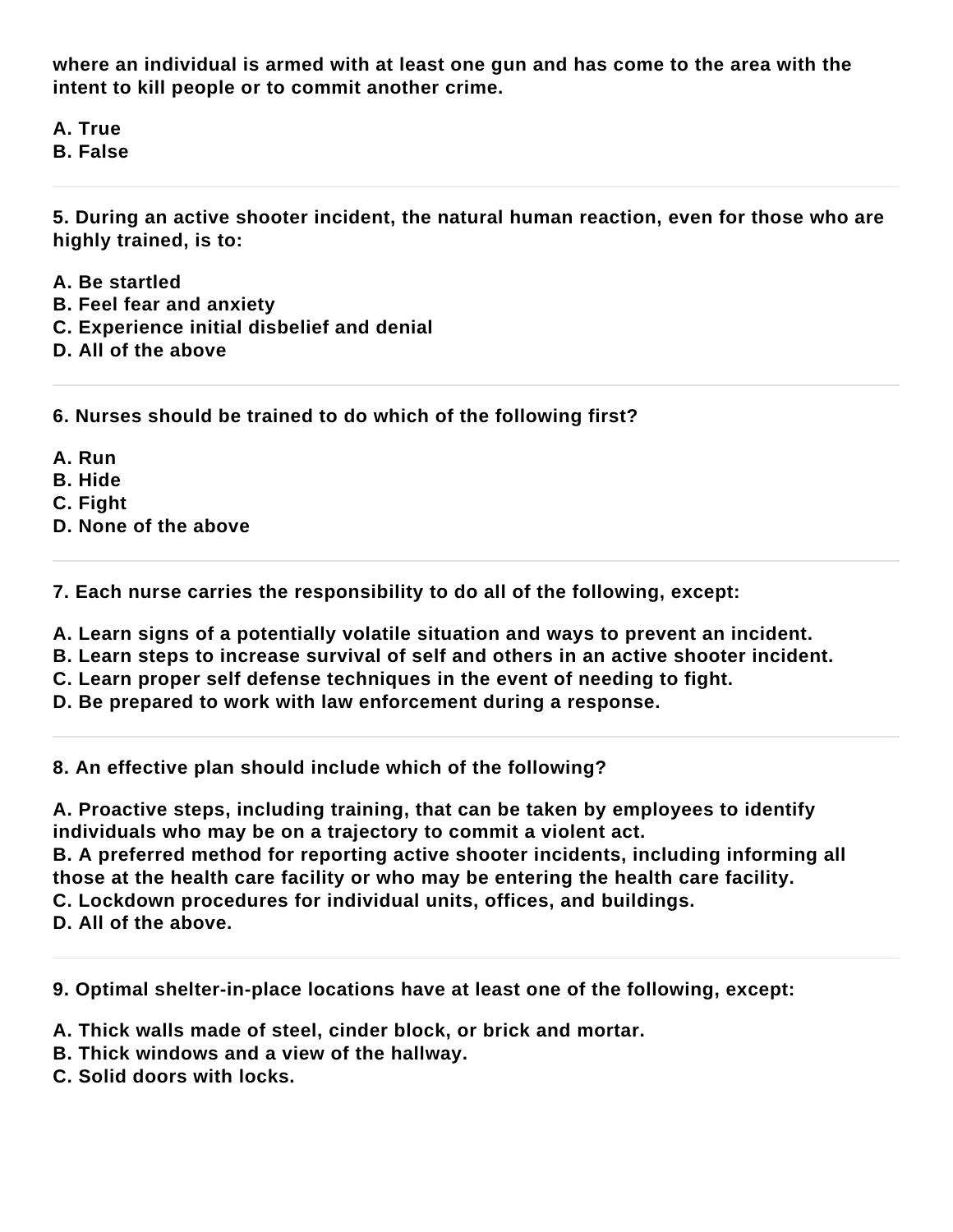**D. First aid and emergency kits designed for hemorrhage control, communication devices, and telephones and/or duress alarms.**

**10. Designated "shelter in place" locations are often designed for natural hazards, such as earthquakes or tornadoes, which makes them ideal for active shooter incidents.**

**A. True**

**B. False**

**11. While there is a sense in the popular culture that a clear warning may induce panic, research shows that people do not panic when given clear and informative warnings.**

**A. True B. False**

**12. Which of the following is not one of the observable, pre-attack behaviors that, if recognized, could lead to the disruption of a planned attack?**

**A. Previous arrests for violent crimes.**

**B. Development of a personal grievance.**

**C. Contextually inappropriate and intense interest or fascination with previous shootings or mass attacks.**

**D. Experience of a significant real or perceived personal loss, such as a death, breakup, divorce, or loss of a job.**

**13. It is not uncommon for people confronted with a threat to first deny the possible danger rather than respond.**

**A. True**

**B. False**

**14. Nurses should be trained to overcome denial and to respond immediately.**

**A. True B. False**

**15. The simple act of exiting the building and going to an evacuation site via practiced fire drill routes allows for the person(s) to remain safe, out of harm's way, and easy for emergency responders to find.**

**A. True**

**B. False**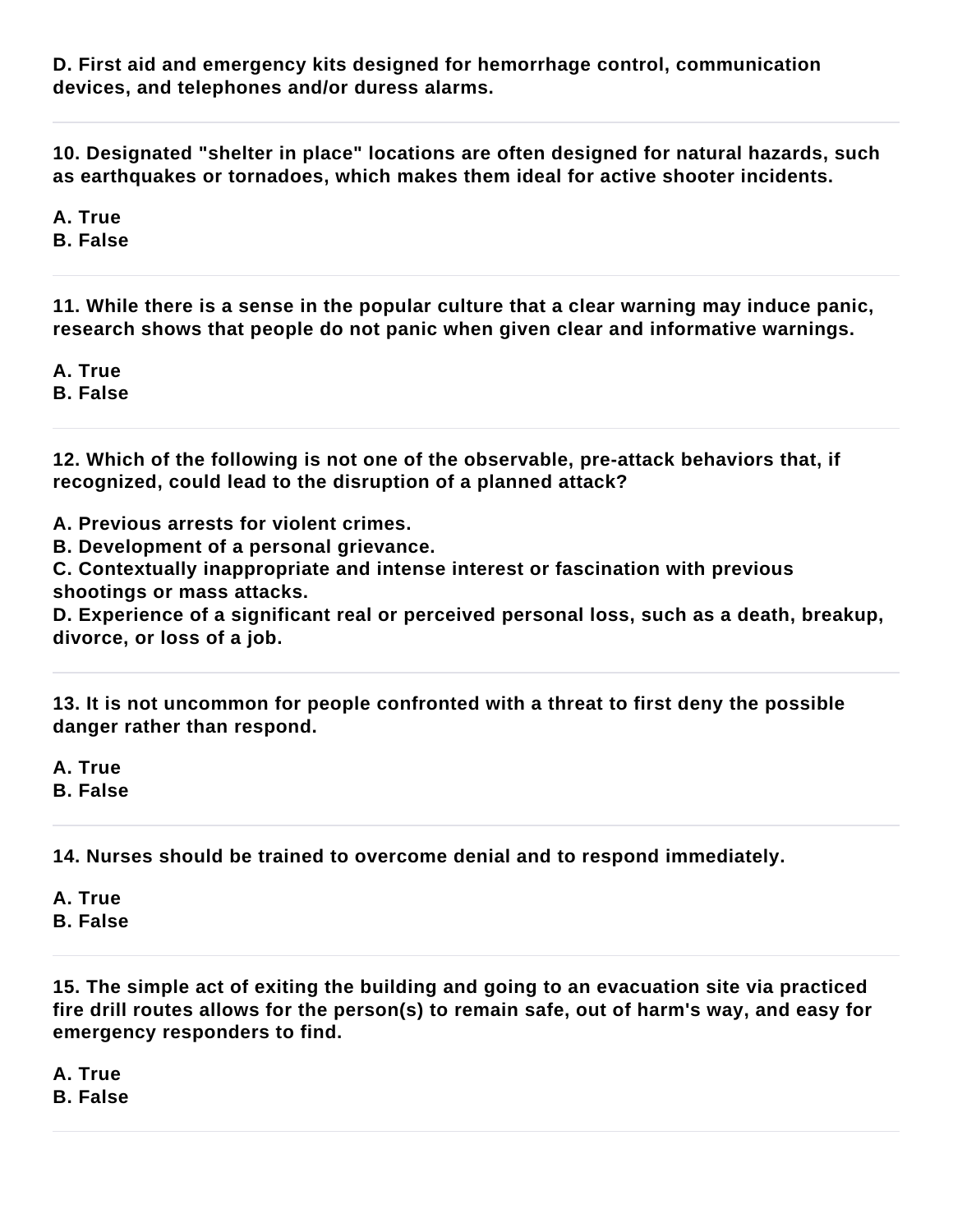**16. Nurses should be trained to do all of the following, except:**

- **A. Leave personal belongings behind.**
- **B. Use escalators or elevators for a faster escape route.**
- **C. Call 911 when safe to do so.**

**D. Take others with them but not stay behind because others will not go.**

**17. Nurses should be trained to understand and expect that law enforcement's first priority must be to locate and stop the person or persons believed to be the shooter(s), and all other actions are secondary.**

**A. True**

**B. False**

**18. Nurses should be trained to contact the police and share with them essential information, such as:**

- **A. The location and description of attackers.**
- **B. Types of weapons.**
- **C. Methods and direction of attack.**
- **D. All of the above.**

**19. Once the active shooter is apprehended or incapacitated, the situation and the location will be an active crime scene, therefore, nothing should be touched unless it involves tending to the wounded.**

**A. True**

**B. False**

#### **Appendix A: Information Sharing**

**20. The Privacy Rule includes several permissions for circumstances that may necessitate the disclosure of PHI during an emergency, including which of the following?**

**A. To alert law enforcement to the death of an individual when there is a suspicion that the death resulted from criminal conduct.**

**B. To report PHI to law enforcement when required by law to do so, such as reporting gunshot or stab wounds.**

**C. To respond to a request for PHI from law enforcement for purposes of identifying or locating a suspect, fugitive, material witness, or missing person, but the information must be limited to basic demographic and health information about the person.**